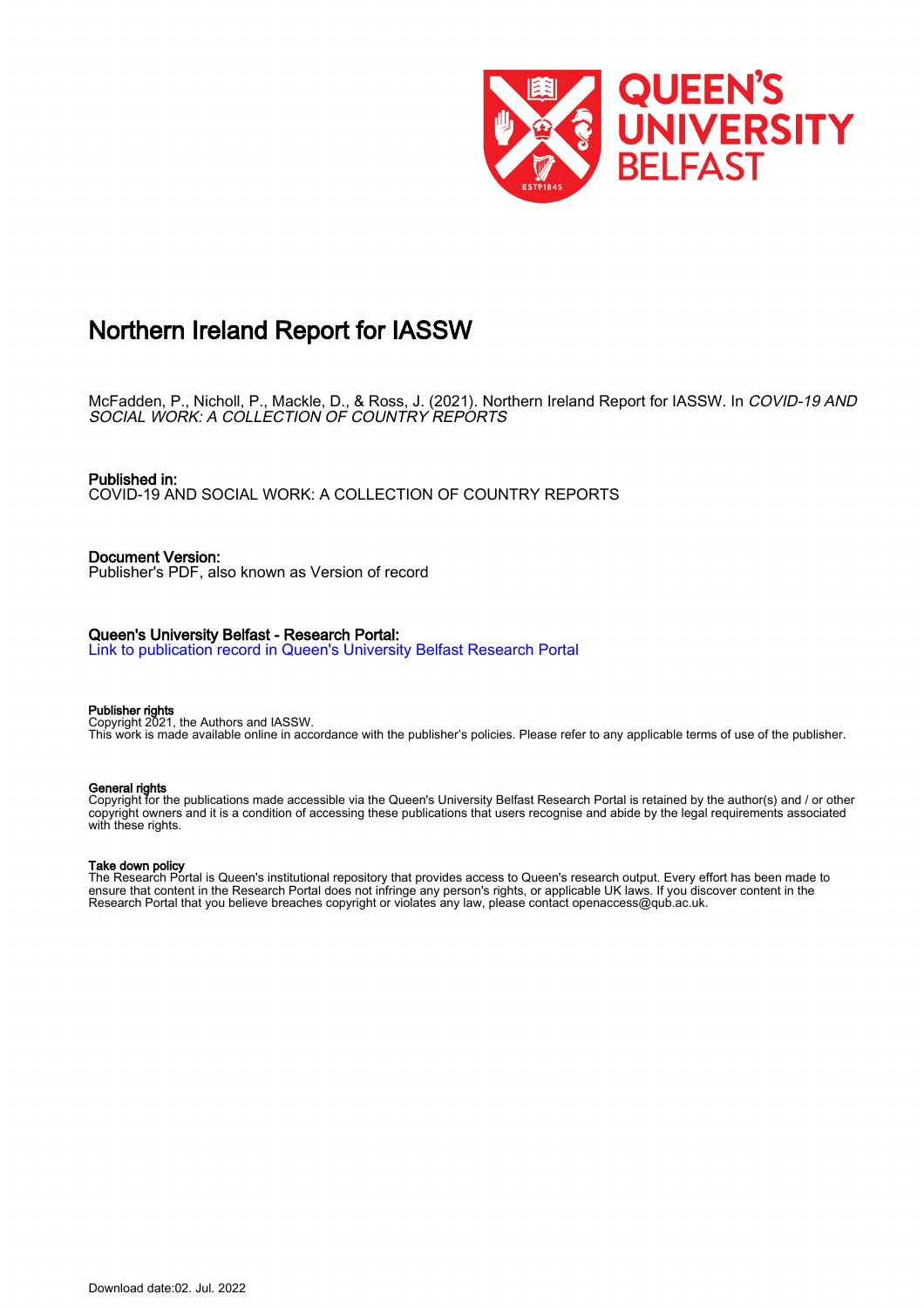# **Northern Ireland**

McFadden, Paula [p.mcfadden@ulster.ac.uk](mailto:p.mcfadden@ulster.ac.uk)

Nicholl, Patricia [p.nicholl@ulster.ac.uk](mailto:p.nicholl@ulster.ac.uk)

Mackle, Danielle [d.mackle@ulster.ac.uk](mailto:d.mackle@ulster.ac.uk)

Ross, Jana [j.ross@ulster.ac.uk](mailto:j.ross@ulster.ac.uk)

## **Ulster University, Magee Campus, Derry-Londonderry BT487JL**

## **Country Context: Key facts and figures**

## *Population and country profile*

With a population of 1,893,700 (30 June 2019 estimate), Northern Ireland (NI) is the smallest of the four nations within the United Kingdom (UK; England, Scotland, Wales, NI), comprising only 2.8% of the total UK population. Over the last 10 years, the population of NI increased by an average of 0.5% per year. This increase in population size has been largely due to migration and the number of births relative to the number of deaths. In the last 25 years, the proportion of the population aged 65+ has increased by 28.1% and the proportion of the 0-15 age group has decreased by 17.8%. The average population density within NI is 139.6 per km<sup>2</sup> (NISRA, 2020).

In 1999, the UK Parliament devolved some of its powers to the national parliaments (this is called the Assembly in NI). This means that some of the key governance decisions in NI are made by local politicians and the legislation may therefore be different from that in other parts of the UK (NI Direct, n.d.). The responsibility for matters of national importance remain with the UK government in Westminster. Devolved matters, where the NI Assembly has full legislative powers, include health and social care, education, employment and skills, agriculture, social security, pensions and child support, housing, economic development, local government, environmental issues, transport, culture and sport, the NI Civil Service, equal opportunities and justice and policing (UK Government, 2019).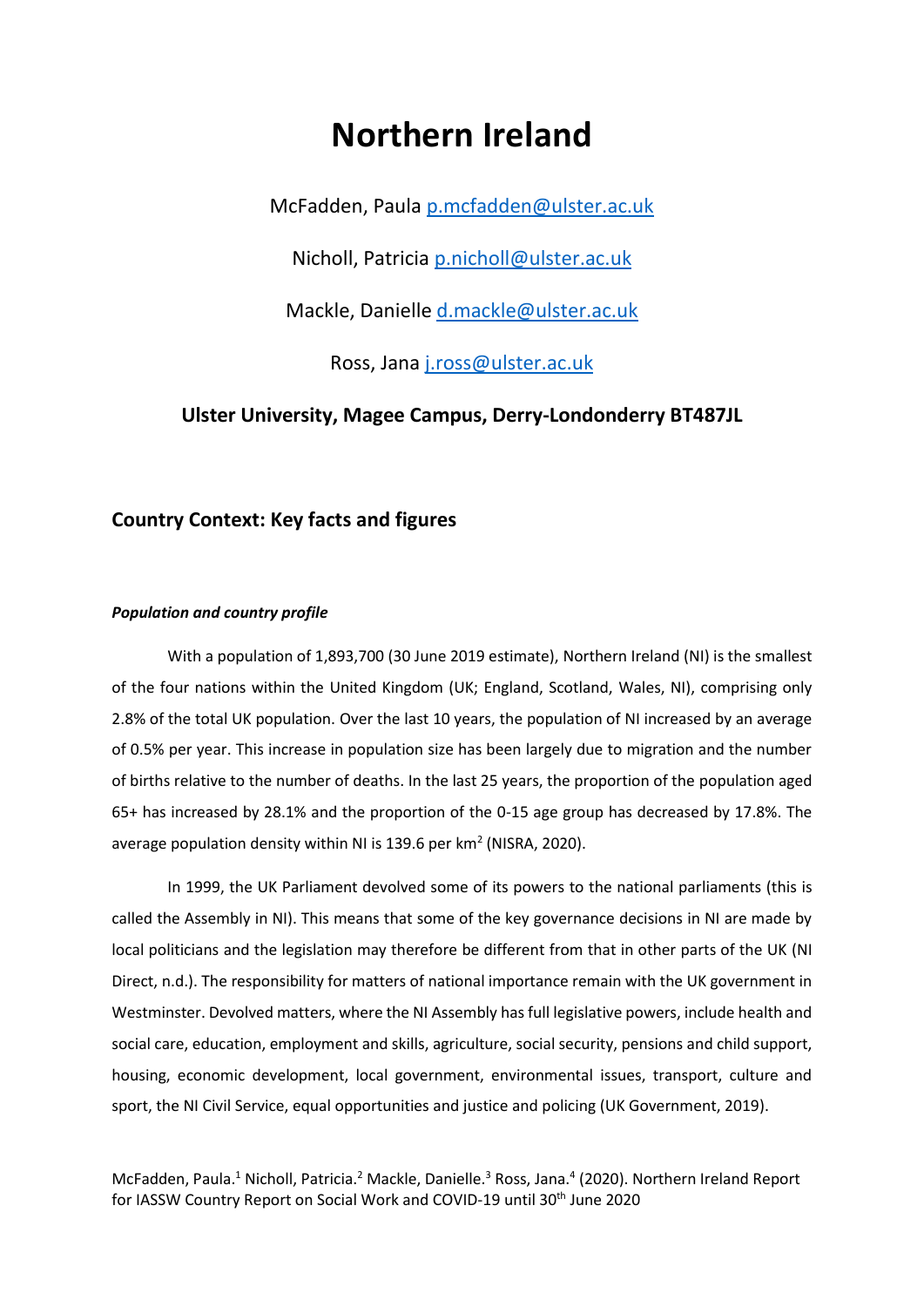NI is different from the other three nations within the UK, because of the civil conflict (colloquially known as the 'Troubles') in its recent history that spanned a period of over 30 years. It officially ended with the Good Friday Agreement in 1998, but the legacy of the Troubles has continued, and it is having an impact on the NI population to date. The conflict was primarily political and nationalistic, and it is the reason why the NI population has elevated rates of mental health disorders, particularly post-traumatic stress disorder, when compared to other countries (Ferry et al., 2008).

## *COVID-19 infections*

The first COVID-19 case in NI was reported on 27<sup>th</sup> February (BBC, 2020a). As of 30<sup>th</sup> June 2020, there had been a total of 5,760 positive COVID-19 cases in NI, equivalent to 306 positive cases per 100,000 inhabitants. There had also been a total of 173 COVID-19 outbreaks in care homes within NI (Department of Health, 2020a).

In June 2020, the Department of Health NI published the Coronavirus Related health Inequalities Report (Department of health, 2020b). It showed that as of 26<sup>th</sup> May, the infection rate in the 10% most deprived areas of NI was a fifth higher than the rate in the 10% least deprived areas (379 and 317 cases per 100,000 inhabitants respectively). In those aged 65+, the infection rate was almost two-fifths higher in the 10% most deprived areas compared to the rate in the 10% least deprived areas (1,027 and 750 cases per 100,000 inhabitants).

## *COVID-19 deaths*

The first COVID-19 related death occurred on 18<sup>th</sup> March 2020 (NISRA, 2020b). Since then, there had been a total of 551 COVID-19 related deaths reported up until 30<sup>th</sup> June. Of these, 261 (47%) were females (Department of Health, 2020a).

| Age         | Number of deaths |
|-------------|------------------|
| $20 - 39$   | $1(0.2\%)$       |
| $40 - 59$   | 23 (4.2%)        |
| $60 - 79$   | 158 (28.7%)      |
| 80 and over | 368 (66.8%)      |

Table 1. COVID-19 related deaths reported by the Department of Health NI as of 30<sup>th</sup> June 2020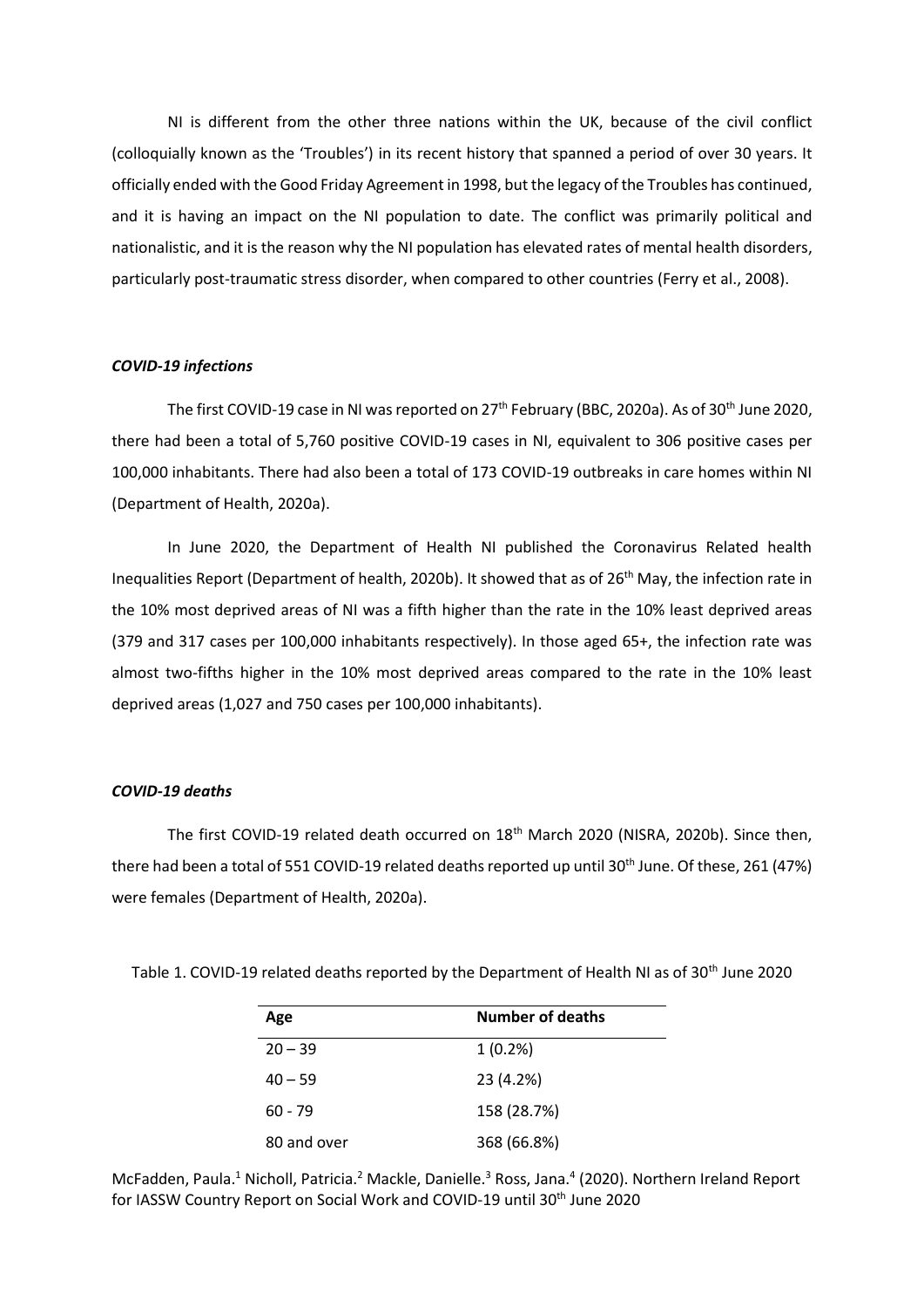Not known 1 (0.2%)

| <b>Setting</b>        | <b>Number of deaths</b> |
|-----------------------|-------------------------|
| Hospital              | 328 (59.5%)             |
| Residential/Care home | 187 (33.9%)             |
| Community             | 21 (3.8%)               |
| Not recorded          | 15 (2.7%)               |

## *Comment*

The North and South of Ireland (i.e. NI and the Republic of Ireland) had similar death rates during the first few months of COVID-19. Birnie's (27<sup>th</sup> May 2020; Belfast Telegraph 2020c) article summarises important comparisons until 25<sup>th</sup> June 2020. The death rate in NI and the Republic of Ireland was broadly similar at 42 and 35 per 100,000 population respectively. This may be explained by reporting and definitional differences or may be correct. NI has a higher population density and relatively older population. The comparisons for NI (42) and the Republic of Ireland (35) were significantly lower than England and Wales (82) and Scotland (74). Population density is also a possible explanation for these variations as England's population density is three times higher than in NI and six times higher than in the Republic of Ireland.

## **Societal measures addressing the social consequences of COVID-19**

## *The extent of isolation*

McFadden, Paula.<sup>1</sup> Nicholl, Patricia.<sup>2</sup> Mackle, Danielle.<sup>3</sup> Ross, Jana.<sup>4</sup> (2020). Northern Ireland Report for IASSW Country Report on Social Work and COVID-19 until 30<sup>th</sup> June 2020 In NI, full lockdown was introduced on 28<sup>th</sup> March 2020 (The Executive Office, 2020) after the Coronavirus Act 2020 gave emergency powers to the UK government and the devolved administrations to enable the public bodies to respond to the COVID-19 pandemic as and when required. In NI, people were restricted to their homes, unless they had a "reasonable excuse" to leave, such as to obtain food and medicine, to exercise, to seek medical help, to donate blood, to provide care to a vulnerable person or to travel to work if it was not possible for them to work from home. Employers were urged to facilitate working from home as much as possible for all their employees. Gatherings larger than two people and all non-essential travel were banned. Supermarkets and other essential shops employed safety measures to limit the spread of the infection. This included social distancing and limiting the number of customers on their premises at any one time. Businesses were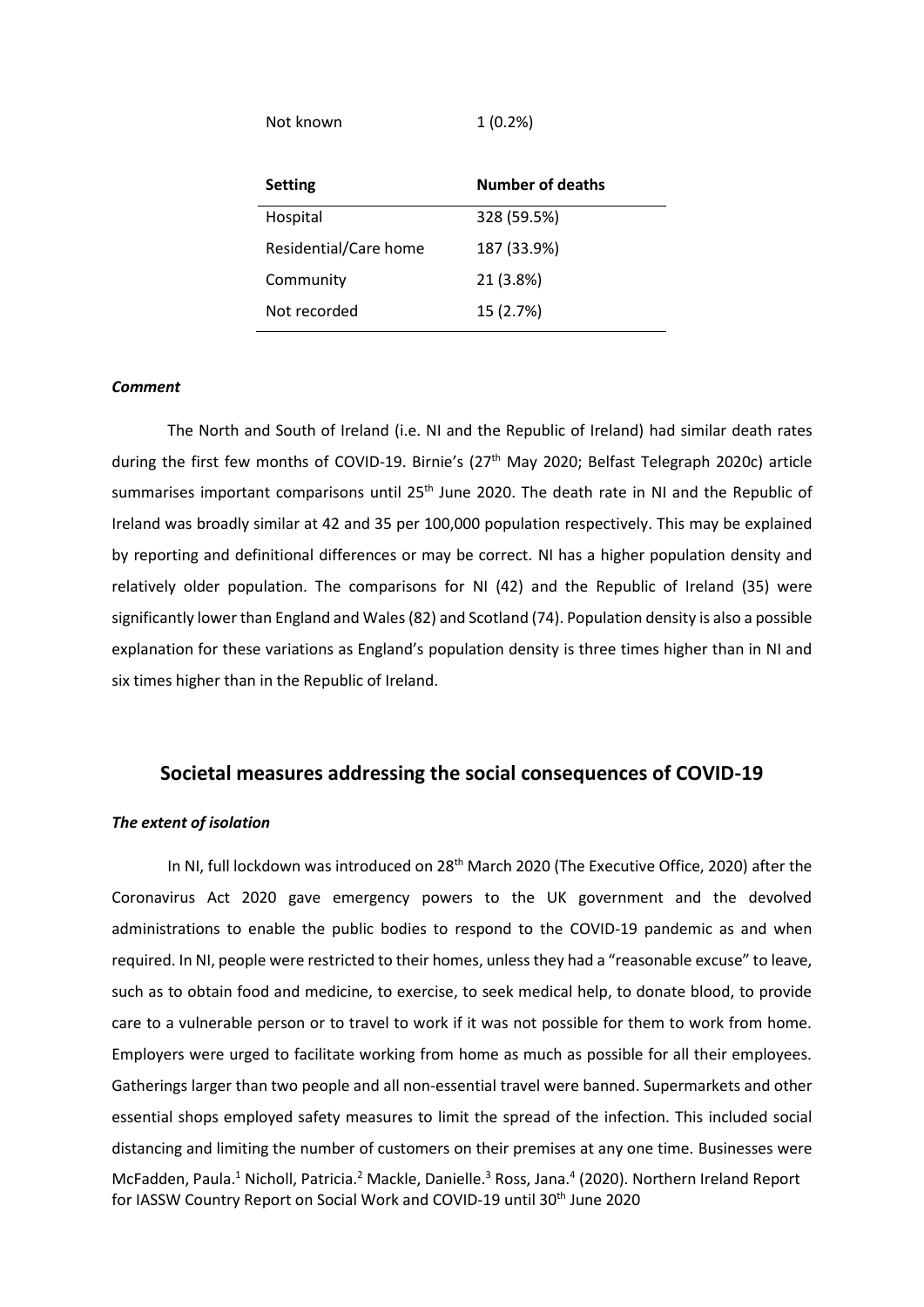ordered to close unless they were considered "essential". Essential businesses included primarily supermarkets and other food suppliers (but not indoor or outdoor markets), hot food takeaways, pharmacies, veterinary clinics and pet shops, hardware and building stores, post offices and a few others. All clothes and electronic shops, hair and beauty salons, hotels, places of worship and other non-essential retail shops were ordered to close immediately (BBC, 2020b). Schools and childcare remained open only for the children of key workers from essential sectors that could not shut down. Clinically extremely vulnerable people, who were likely to get very ill from Covid-19 (e.g. organ transplant recipients, chemotherapy patients, those with severe respiratory conditions), were asked to shield in their homes. Police were given the power to enforce the new regulations and penalties were introduced for breaking the rules with fines up to £960 for individuals and £5,000 for businesses.

On 12th May 2020, the NI government published its COVID-19 Recovery Plan (NI Direct, 2020), which was a five-step strategy for easing the initial lockdown measures. This applied to six different sectors: work, retail, education, travel, family and community, and sport, culture and leisure activities. There were no set dates for the individual steps, but instead, the progression through these was dependent on the evolving COVID-19 situation at the time.

#### *State measures to address social problems and needs*

At the height of the lockdown, the output from the NI economy was about 25% less compared to its normal levels and it was estimated that about £5bn could be lost in Gross Value Added (GVA) during 2020 (Department for the Economy, 2020) as a result of the pandemic (NI's pre-COVID-19 GVA was £42bn). Between February and May, there was a 217% increase in the number of people claiming unemployment benefits in NI (NI Assembly, 2020a).

To help curb the negative impacts on the economy, the UK and NI governments introduced a number of employment support measures. This included the Coronavirus Job Retention Scheme (UK Government, 2020), more commonly known as the "Furlough Scheme", and the Self-Employment Income Support Scheme. The aim of the Furlough Scheme was to keep employees in their jobs by paying up to 80% of their wages (up to a maximum of £2,500 per month). The Self-Employment Income Support Scheme aimed to support the self-employed in a similar way. A range of measures were also introduced to support businesses that were facing closure (e.g. different types of loans with no fees or interest for the first 12 months).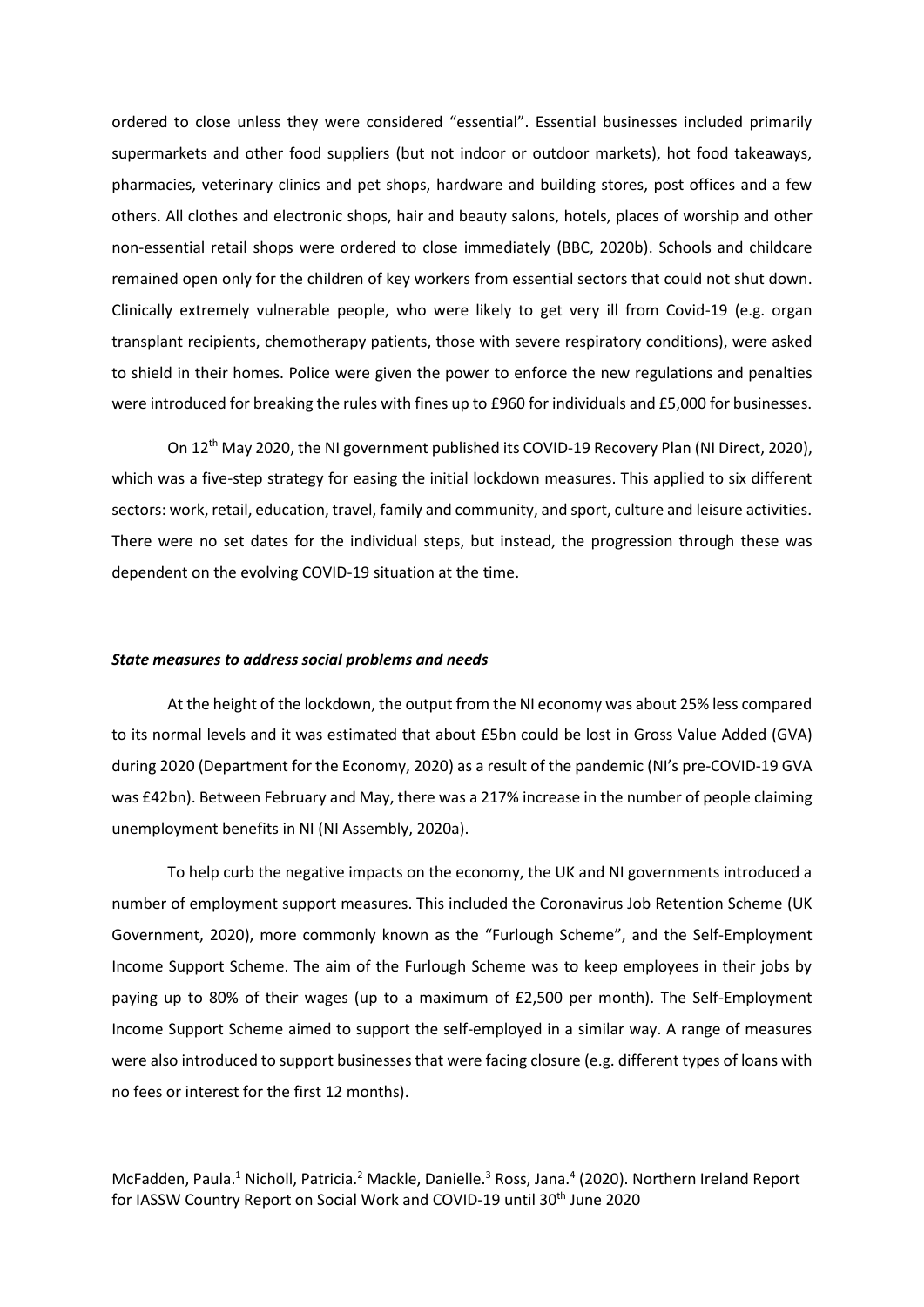A number of other measures were also introduced to help support the economy and people in NI:

- In April 2020, the Department for Communities in NI issued guidance for landlords and tenants during Covid-19 and new legislation was passed to protect the tenants in the private rented sector who could not afford to pay their rent. This included a minimum notice period from the landlord of no less than 12 weeks (Department for Communities, 2020a).
- Payment holidays of up to three months were agreed by mortgage lenders for those affected by COVID-19 and this included buy-to-let mortgages (BBC, 2020c).
- Bank account overdrafts of up to £500 were temporarily made interest-free to help individuals cope better financially (Advice NI, n.d.).
- Financial support was available for individuals who had a positive Covid-19 test or were selfisolating and who needed help with short-term living expenses (NI Direct, n.d.).
- Food boxes were delivered by local councils to the most vulnerable members of the society, including those most at risk of food poverty and those who were shielding due to old age or health issues and who could not access food through other means (Department for Communities, 2020b).
- On  $7<sup>th</sup>$  April 2020, the NI and the Republic of Ireland governments signed a Memorandum of Understanding to promote collaboration and cooperation between the two countries in response to COVID-19 (Department of Health, 2020c).

## *Status of social welfare services, authorities and professionals in media*

Most attention in the media was given to the National Health Service (NHS) staff, primarily doctors and nurses. A 'Clap for carers' initiative (in all of UK, including NI) was launched early in the lockdown, where people all across the country came out of their houses on Thursday evenings at 8pm to pay tribute to the health and social care staff. With the focus being primarily on the NHS staff, many social workers and other care workers working in the community, however, felt left out and not recognised as part of the 'Clap for carers' (McFadden et al., 2020a).

In terms of social work, most media focus was on care homes and the loneliness of older people, including innovative ways in which families were allowed to visit their elderly relatives (e.g. drive through care home visits). There was also quite a lot of coverage of domestic violence and child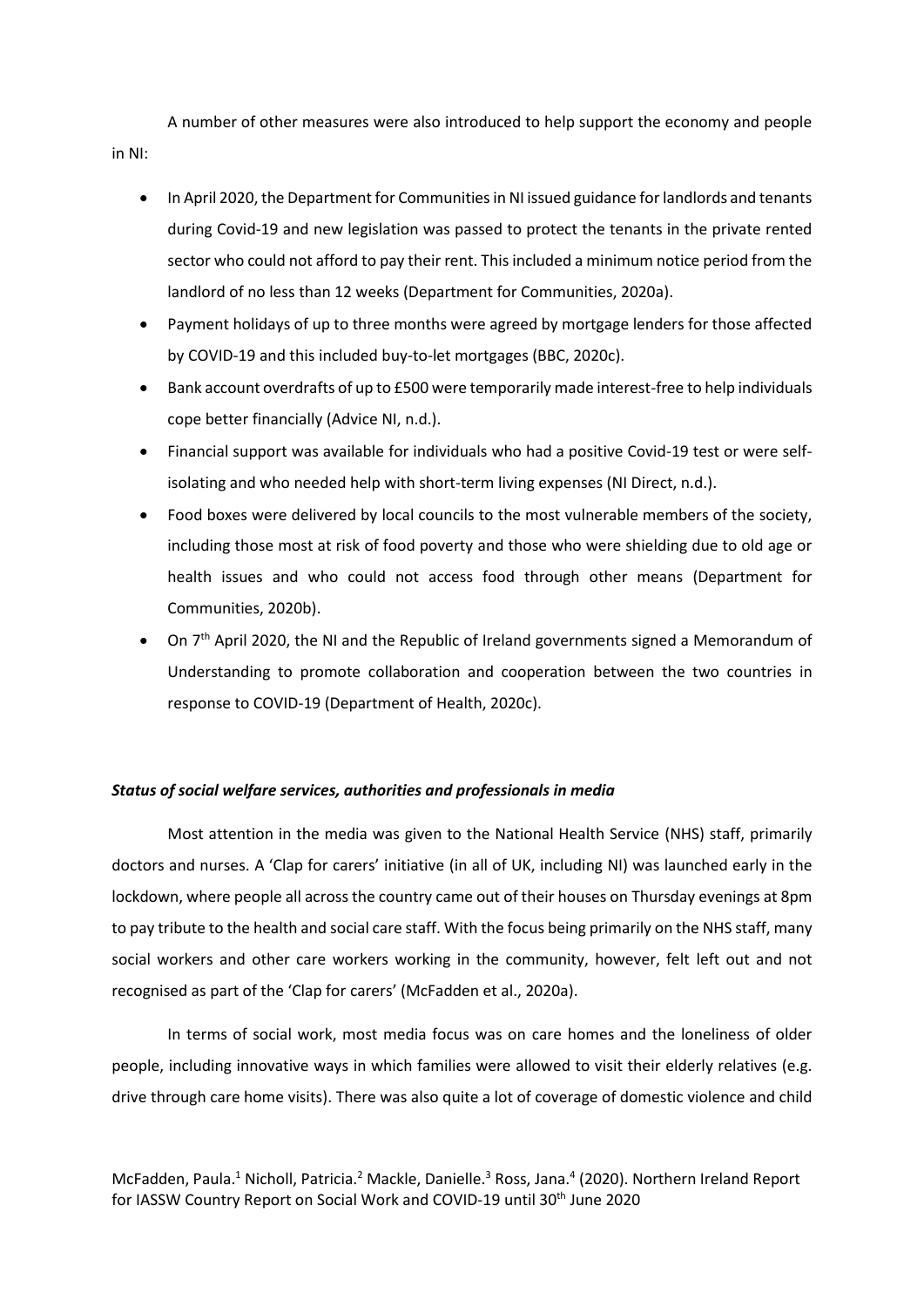protection issues, which was a result of the increase in domestic abuse calls received by the Police (PSNI Statistics Branch, 2020a).

## **Social services and social work responses**

At the end of March 2020, a Health and Social Care workforce appeal was launched in NI to help boost the health and social care workforce numbers. This was directed at retired and other suitably qualified health and social care professionals who were not working within NI's health and social care system at the time. Within the first 24 hours, more than 4,000 expressions of interest were received (BBC, 2020d). Additionally, some final year health and social care students from the two NI universities, including those pursuing social work and nursing degrees, were enabled to qualify early and were expedited to the workforce (McFadden et al., 2020b). McFadden et al. (2020b) compared rapid changes to social work education due to lockdown in seven countries including NI, Republic of Ireland, England, Sweden, Norway, Finland and Australia. This included a comparison of admissions processes, and educational delivery and impact on practice placements. As NI and England have an 'Assessed Year in Employment' (provision of supports to newly graduated social workers, regarding workload and extra supervision), there was some capacity to 'carry over' unmet learning needs. An anecdotal review of the impact of this early exit to the workforce is happening across employers in NI, and some examples of mentoring schemes and peer supports have emerged to support this cohort of students.

Across NI, a number of health and social care services (e.g. fertility services) were scaled back or paused completely and staff redeployed to support the provision of essential services. Regulatory bodies produced guidance for the redeployed staff, whose personal and health circumstances were taken into account. Social workers were the least likely to be redeployed into other roles (McFadden et al., 2020a).

The demand for food banks in NI increased substantially during lockdown compared to the same time in the previous year (Belfast Telegraph, 2020a). The number of food parcels given out to children also increased and this demand was likely caused by the closure of schools, which meant that children entitled to free school meals were left struggling. Soup kitchens have also seen an increase in demand, from around 100 meals per week pre-Covid-19 to over 400 meals, as people were struggling financially (ITV news, 2020).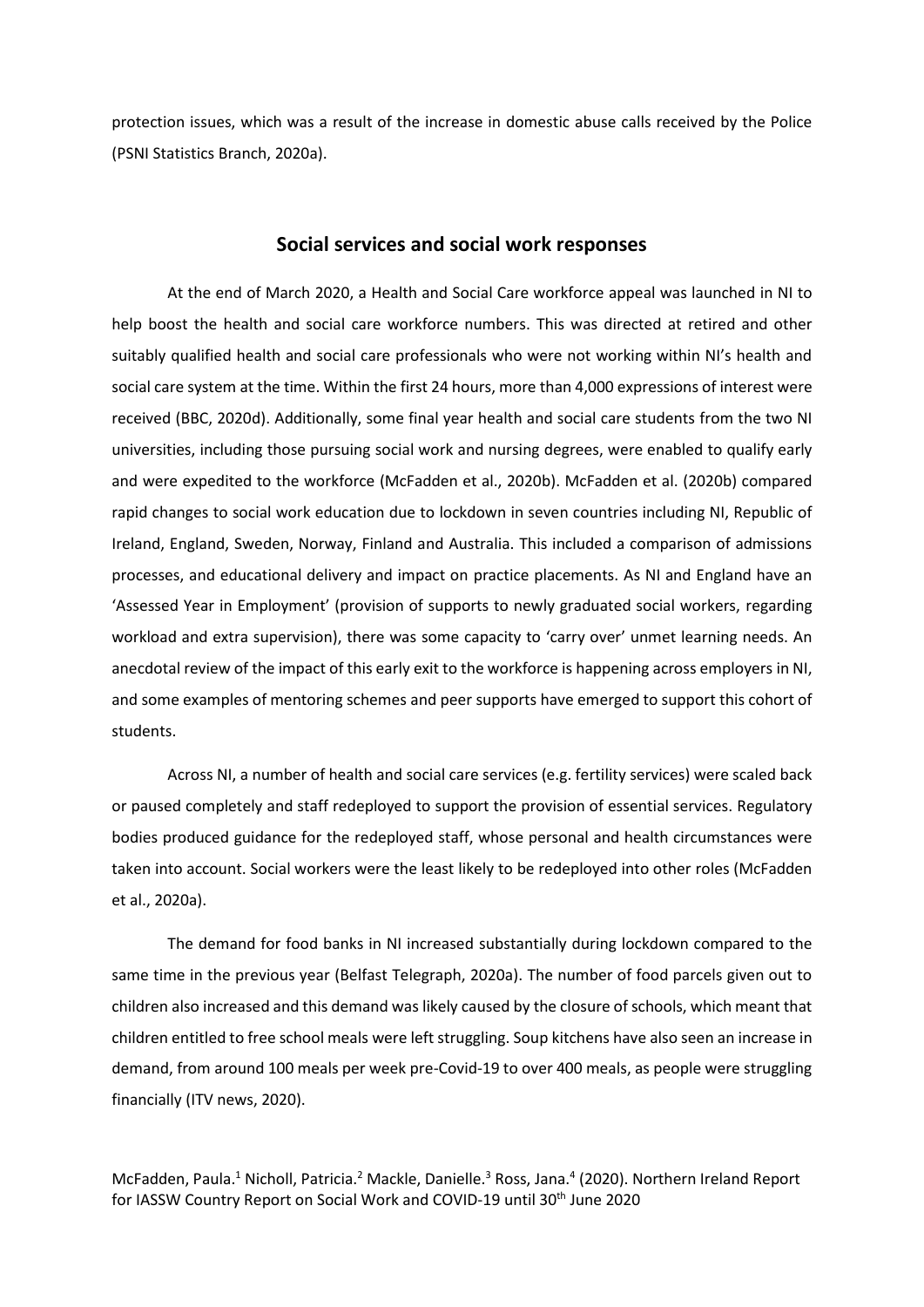On 25 March 2020, the UK government passed the Coronavirus Act 2020, which temporarily modified the mental health and mental capacity legislation around the country, including NI's Mental Health (Northern Ireland) Order 1986. The modification meant a relaxation of some of the requirements in times of an emergency to ensure that compulsory admission to hospital for mental health care and treatment could be facilitated even during reduced staff availability.

A temporary modification has also been made to Children's Social Care Regulations in NI. This allowed for greater flexibility in terms of timescales and ways of doing things in order to deal with the COVID-19-related pressures (e.g. staff sickness) and social distancing measures. For example, in terms of visits by social workers, every case was risk assessed to determine if a face-to-face visit was required. Timeframes for reviews were extended, as was the length of emergency placements (Department of Health, 2020d).

Some of the changes introduced as a result of COVID-19 were, however, creating more inequalities in the country. For example, the UK government decided to fund an extra £20 per week as the standard allowance for Universal Credit beneficiaries, without including people who are seeking asylum and who are allocated just £37.75 per week to feed and clothe themselves. This equates to approximately half of the weekly job seeker allocation. People seeking asylum have little choice in where they can shop as the extra expense for bus fare or a taxi is an impossible cost in their weekly allowance. This also limits the possibility of buying provisions in bulk that could last a few weeks. This means that asylum seeking people need to visit (more expensive) local shops more frequently thus increasing their exposure to COVID-19 (The Irish News, 2020).

In May 2020, LGBT Foundation published findings from the largest and most substantive research into the impact of the Covid-19 pandemic on LGBT communities in the United Kingdom to date. This research uncovered some of the wide-ranging and profound effects the pandemic has had on the lives of LGBT people in areas such as mental health, isolation, substance misuse, eating disorders, living in unsafe environments, financial impact, homelessness, access to healthcare, and access to support. Their survey found that of LGBT people who responded:

- 42% would like to access support for their mental health at this time (since March 2020)
- 8% do not feel safe where they are currently staying
- 18% are concerned that this situation is going to lead to substance or alcohol misuse or trigger a relapse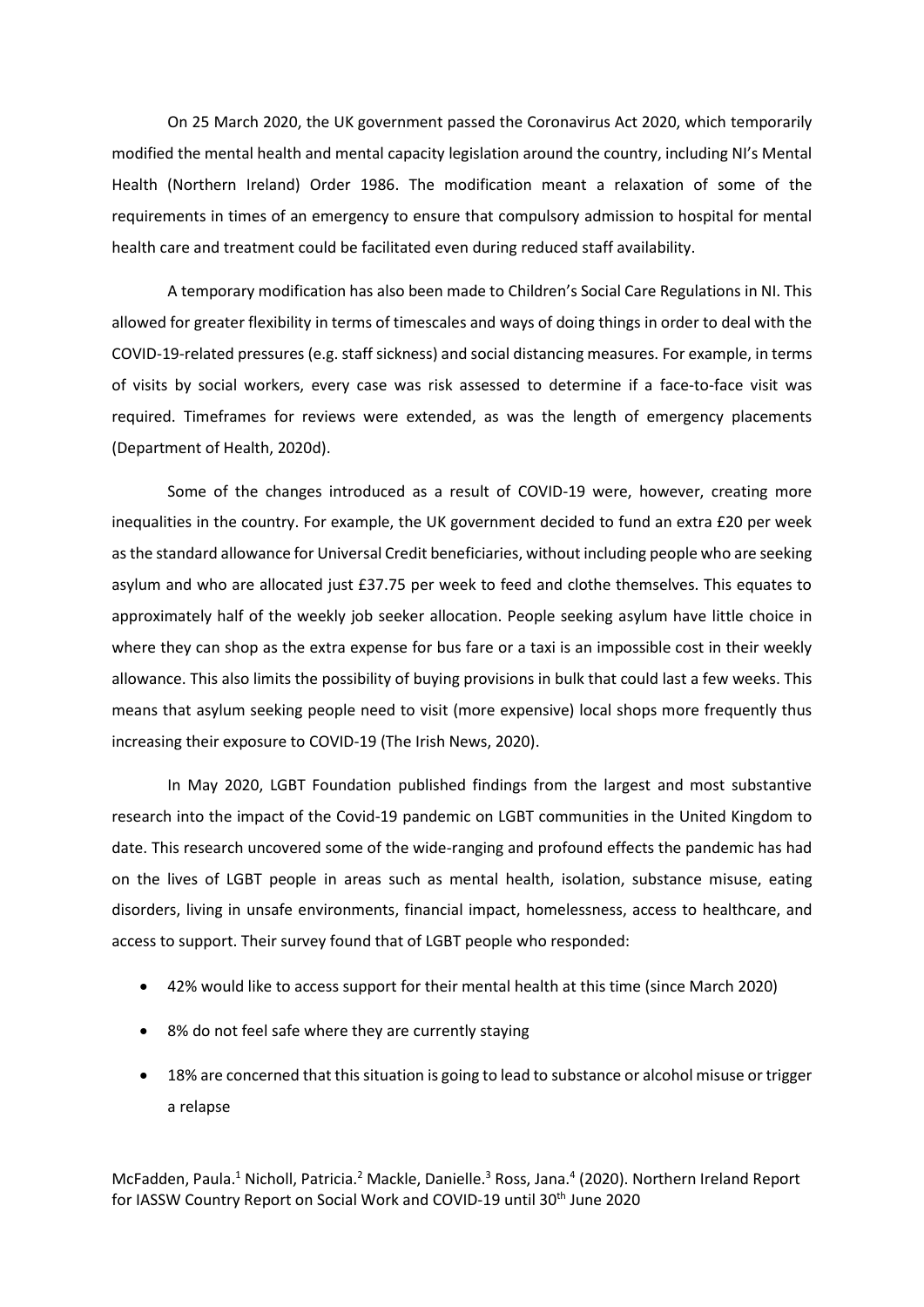- 64% said that they would rather receive support during this time from an LGBT specific organisation (many of whom have had to revert to online support)
- 16% had been unable to access healthcare for non-Covid related issues
- 34% of people have had a medical appointment cancelled
- 23% were unable to access medication or were worried that they might not be able to access medication

A voice from a respondent: "I'm transgender but not out, my parents are transphobic, having to pretend to be someone I'm not all the time is physically, mentally, emotionally and spiritually exhausting" (LGBT Foundation, 2020).

## *The mode of operation of social services during lockdown*

Social Services in NI are provided by the state-funded Health and Social Care, private companies and the voluntary and community sector organisations. A Covid-19 impact survey conducted by the Northern Ireland Council for Voluntary Action (NICVA) revealed that 80.2% of voluntary and community organisations in NI had to stop many of their services and activities by 30th March, which was negatively affecting service users (NICVA, 2020a). Many charitable organisations had to adapt their way of working, for example, by using digital technology to maintain contact with service users. During lockdown, social workers had the majority of engagements with service users through telephone or video calls. Home visits continued only for high-risk cases, such as those related to child safeguarding and mental health assessments (Belfast Telegraph, 2020b). Risk assessments were being used to categorise service users into those who required face to face visits and those who could be supported by means of digital technologies and/or telephone communications.

The reduction in the provision of social services had substantial impact on unpaid carers in NI. A survey conducted with 420 NI carers revealed that COVID-19 was having a substantial negative impact on many aspects of their lives, including financial and emotional. A total of 78% of carers reported an increase in their caring responsibilities due to the outbreak of COVID-19 and 45% reported this being due to the decreased availability of services (Carers UK, 2020).

## *Guidelines for social services from responsible authorities*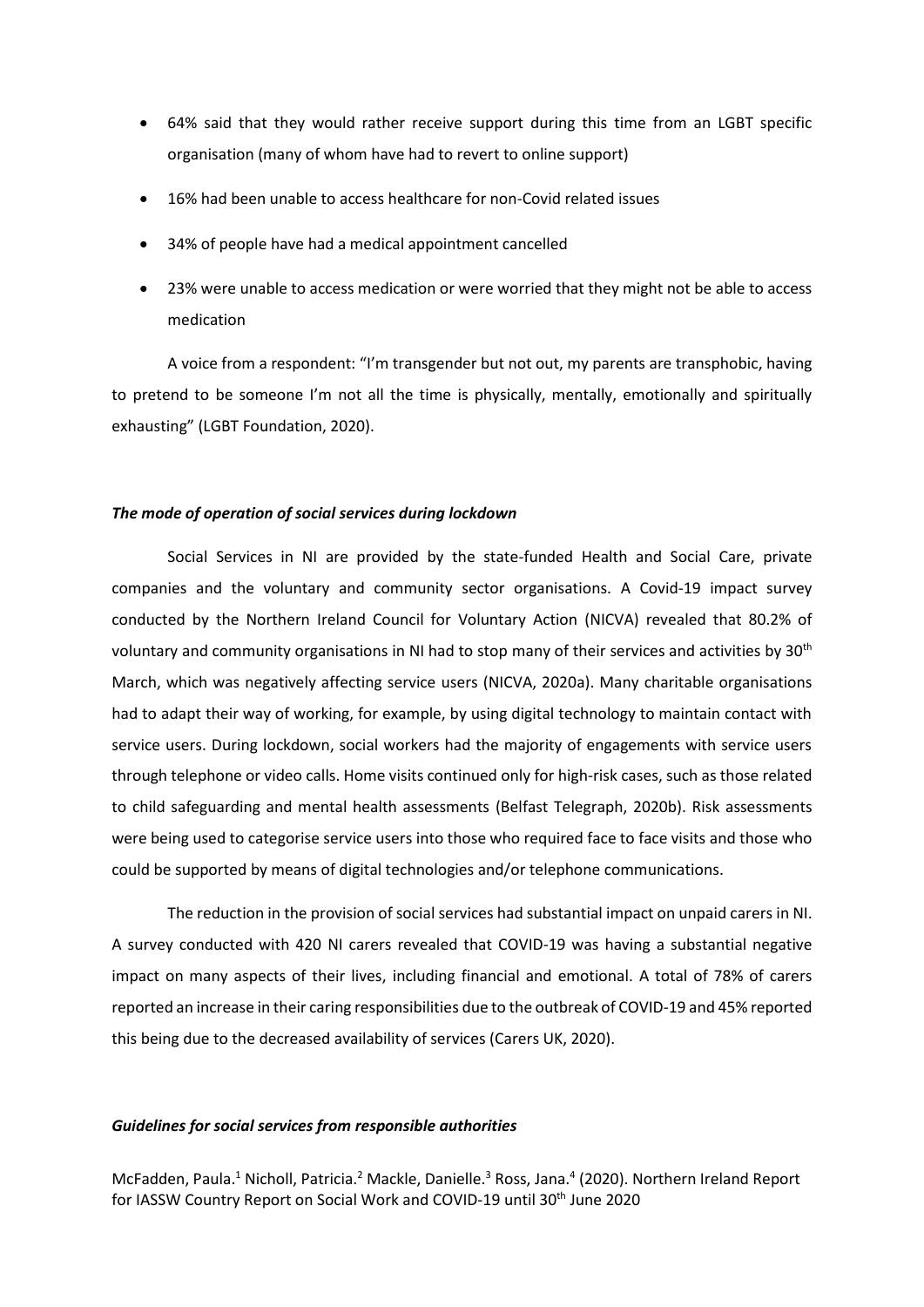The NI government published several guidance documents on a number of social care issues. Examples include:

- Guidance for nursing and residential care homes in Northern Ireland
- Advice for informal (unpaid) carers and young carers during Covid-19 pandemic
- Guidance for residential children's homes in Northern Ireland
- Guidance for foster care and supported lodgings settings
- COVID-19 Childcare guidance
- COVID-19 Guidance for 16-21+ jointly commissioned supported accommodation settings
- COVID-19 Guidance for domiciliary care providers in Northern Ireland
- Coronavirus (Covid-19) Support for victims of domestic abuse
- Guidance for HSC staff, healthcare workers and care providers
- COVID-19: Guidance for nursing and residential care homes in Northern Ireland
- COVID-19 Guidance for private rented sector landlords and tenants
- Covid-19 guidance for social housing landlords and tenants
- Covid-19 Social work supervision policy

Different regulatory bodies also published guidance for their workforce, such as the British Association of Social Workers' Professional Social Work Practice Guidance – 'The role of social workers in a pandemic and its aftermath: learning from Covid-19'.

## *Main concerns expressed by social services*

Social workers were worried about the backlog of cases due to COVID-19 as most home care visits were cancelled or postponed. In the first few weeks of lockdown, there was insufficient guidance for social workers from the government regarding home visits and the use of personal protective equipment. There were also concerns that the rates of child abuse and neglect would increase during lockdown, leading to an increase in referrals post-lockdown. At the same time, however, there was a drop in child protection referrals by up to 45% since the start of lockdown, primarily due to the absence of the usual referral mechanisms (e.g. schools; Belfast Live, 2020). The potential mental health impacts of isolation and inadequate support were also worrying (Belfast Telegraph, 2020b).

The number of carers' assessments was also reduced during lockdown, primarily due to social distancing measures being in place and staffing issues. Between April and June 2020, there was a decrease of 33% compared to the same period in the previous year (Department of Health, 2020e).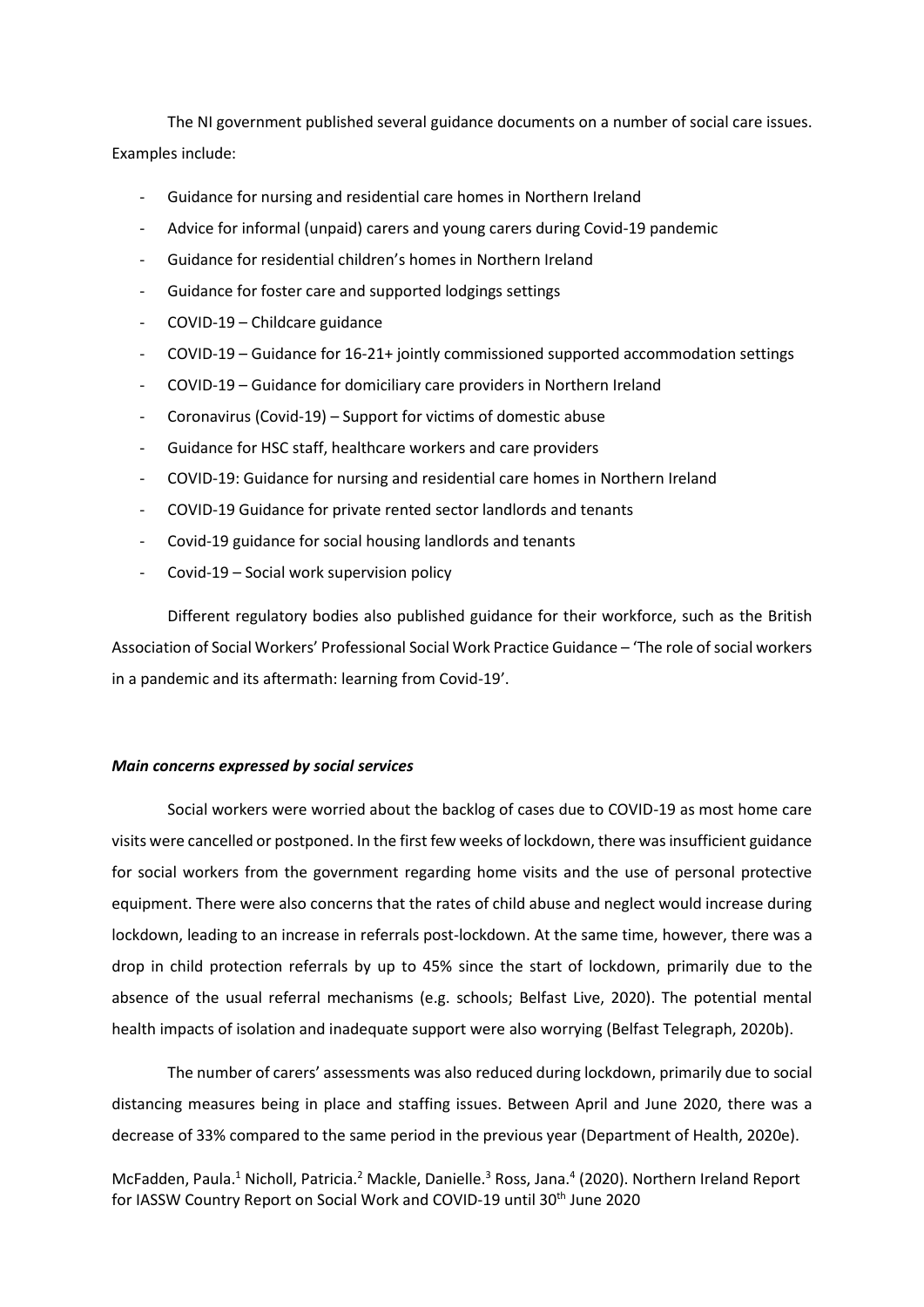Social workers were also concerned about the reduced number of visits to old people care homes, including regulatory inspections, which was due to the risk of spreading the infection. This, however, caused concerns regarding the standard of care provided in the care homes and the British Association of Social Workers NI urged for the regulatory inspections to recommence as soon as possible (VIEW digital, 2020).

Concerns about the mental health impacts of living in isolation for a prolonged period have also been expressed by social workers. Even though the mental health impacts of Covid-19 are yet to be quantified, as a post-conflict society, NI social workers understand the long-term negative effects on those who cannot access support. Social workers anticipate a rise in mental health issues associated with lockdown. The economic deprivation and growth in poverty due to the Covid-19 related economic crisis is also likely to result in a higher demand for social work services (NI Assembly, 2020b).

#### *Most affected groups defined by social workers*

During lockdown, there were concerns in relation to safeguarding the most vulnerable members of the society. For example, there were concerns that child protection issues were not being identified, as there was a drop in child protection referrals, due to the school closures and other face to face support systems being temporarily stopped (NICVA, 2020b). Data shows that in the period since the lockdown started in NI up until the end of June 2020, there was an increase in domestic abuse calls received by Police when compared to the same period in the previous year. The weekly average number of calls was 570 in the 12 months prior to the lockdown. When lockdown started in NI, the average number of weekly calls was substantially higher, sometimes as high as 727 calls per week (PSNI Statistics Branch, 2020a). The number of domestic abuse incidents was also higher in April and May 2020 compared to the year before (by 292 and 252 respectively), but it was lower in June 2020 (by 234) than in June 2019 (PSNI Statistics Branch, 2020b). The latter could possibly be explained by the lifting of some of the lockdown restrictions at that time. NI also recorded three domestic killings in the period since the lockdown started up until the end of June (BBC, 2020e).

McFadden, Paula.<sup>1</sup> Nicholl, Patricia.<sup>2</sup> Mackle, Danielle.<sup>3</sup> Ross, Jana.<sup>4</sup> (2020). Northern Ireland Report for IASSW Country Report on Social Work and COVID-19 until 30<sup>th</sup> June 2020 Older people were identified as another particularly vulnerable group. The Royal College of Psychiatrists in NI (2020) reported substantial negative impacts of COVID-19 and the lockdown on the older population, which was reported to be generally more unwell due to the increased severity of illness. This was a result of stress, isolation, withdrawal of support and reduced availability of home visits and community services. The reduced or suspended home visits, home treatments, day centres,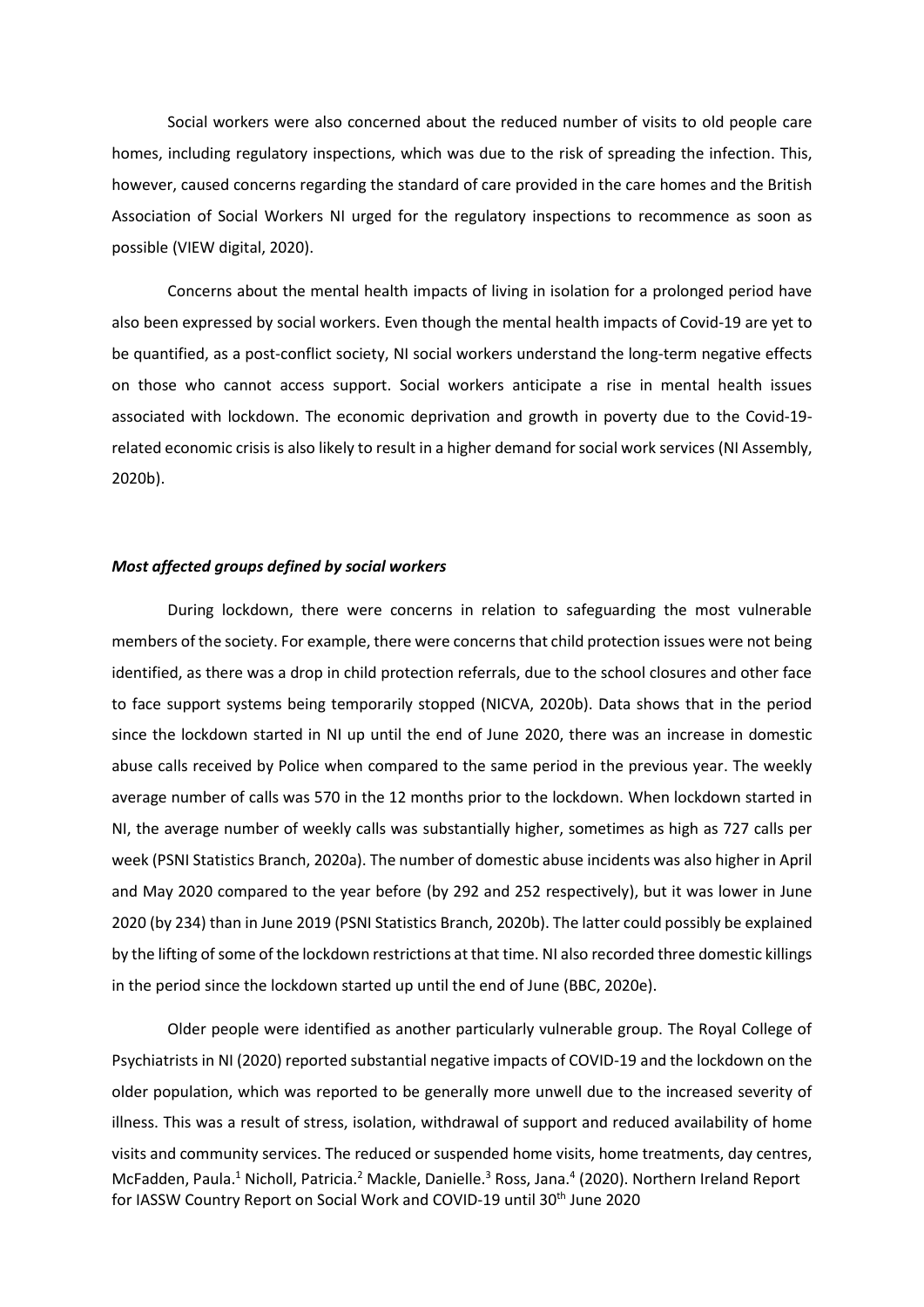respite and other services that would normally lower the likelihood of admission contributed to more acute admissions for older people, as well as increased reports of mental illness. Monitoring of older people with cognitive impairments was disrupted, potentially leading to missed early symptoms of Alzheimer's disease. For many older people, sensory impairments were a barrier to phone/video reviews. The rate of referrals from primary care for dementia and functional illness decreased (possibly due to fewer people presenting to GPs and/or GPs not wanting to overburden services).

## **Concluding comments**

COVID-19 related death rates appeared to be higher in NI compared to other countries in the first few months of the pandemic. The UK government was criticized by many others for not introducing lockdown earlier, which may have been a contributing factor to the higher death rate in NI, where lockdown was introduced even later than in the other three UK nations. When the whole country shut down, those who could work from home worked from home and this included some social workers, with face to face visits limited to high risk cases only. For some, however, this was not possible for a long time, as employers were not able to immediately facilitate remote working. These social workers continued working the best they could, supporting their service users, whilst putting their own health and lives at risk. It is expected that the negative impact of COVID-19 will be felt long after the spread of the virus is under control in NI. The mental health of several groups of people, particularly the vulnerable ones, will be severely affected, which is likely to lead to increased demands for services and further pressures on social workers in future.

## **References**

Advice NI. (n.d.). 'Money'. On <https://www.adviceni.net/coronavirus/money>

BBC News. 2020a. 'Coronavirus: First case confirmed in Northern Ireland'. 27 February. On <https://www.bbc.co.uk/news/uk-northern-ireland-51665704>

BBC News. 2020b. 'Which NI businesses can stay open?'. 24 March. On <https://www.bbc.co.uk/news/uk-northern-ireland-52028826>

BBC News. 2020c. 'Mortgage payment holiday extended for further three months'. 22 May. On <https://www.bbc.co.uk/news/business-52767058>

BBC News. 2020d. 'HSC workforce appeal receives really positive response'. 29 March. On

McFadden, Paula.<sup>1</sup> Nicholl, Patricia.<sup>2</sup> Mackle, Danielle.<sup>3</sup> Ross, Jana.<sup>4</sup> (2020). Northern Ireland Report for IASSW Country Report on Social Work and COVID-19 until 30<sup>th</sup> June 2020 <https://www.bbc.co.uk/news/live/uk-northern-ireland-52081479/page/2>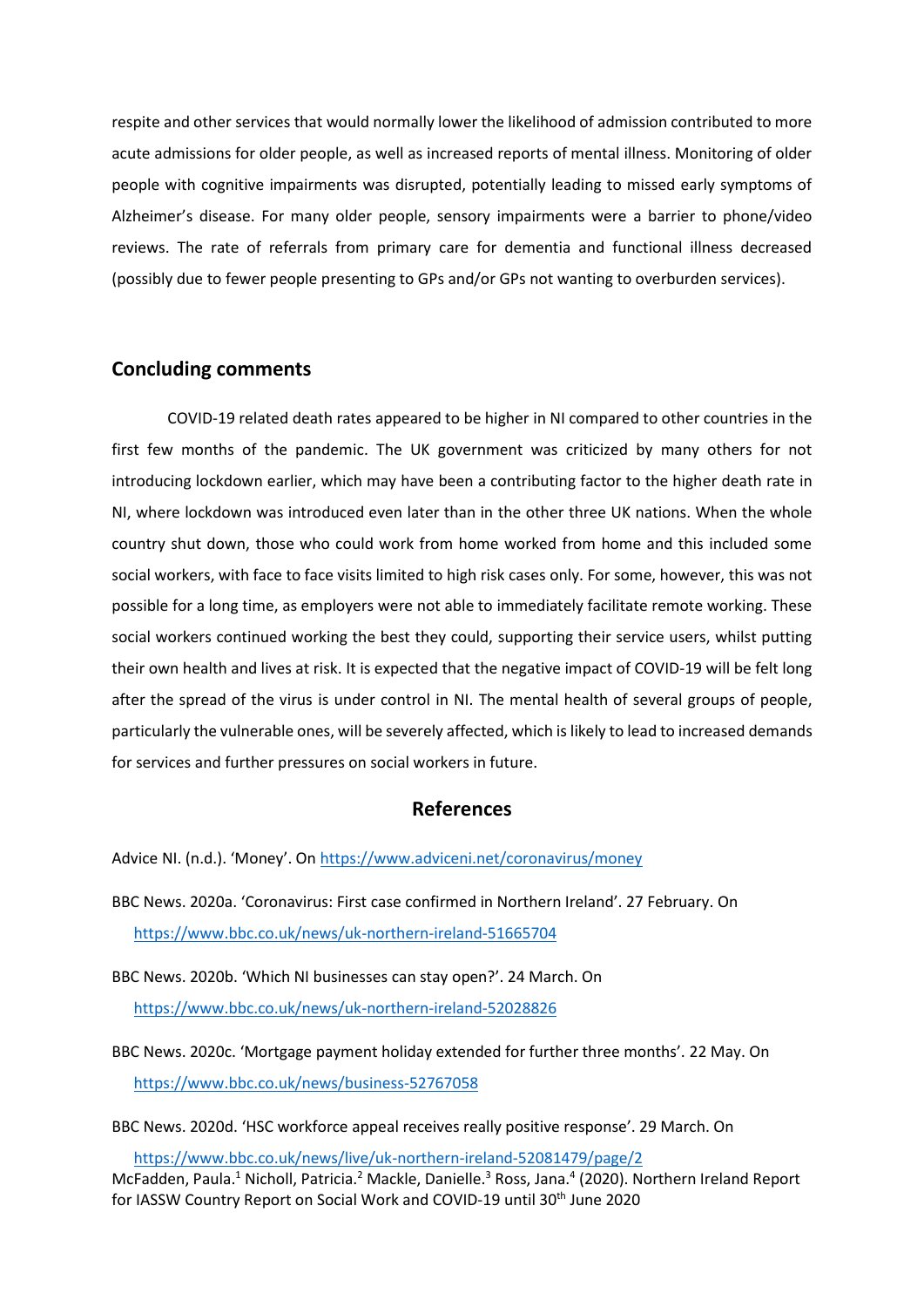- BBC News. 2020e. 'Coronavirus: Three domestic killings since lockdown began'. 28 April. On <https://www.bbc.co.uk/news/uk-northern-ireland-52440662>
- *Belfast Live. 2020*. 'Covid-19 blamed as chief social worker warns child protection Orders have dropped by up to 45%'*.* 23 April. On [https://www.belfastlive.co.uk/news/covid-19-blamed-chief](https://www.belfastlive.co.uk/news/covid-19-blamed-chief-social-18132738)[social-18132738](https://www.belfastlive.co.uk/news/covid-19-blamed-chief-social-18132738)
- *Belfast Telegraph*. 2020a. 'Coronavirus crisis sees demand for food banks soar in Northern Ireland.' 3 June. O[n https://www.belfasttelegraph.co.uk/news/health/coronavirus/coronavirus-crisis-sees](https://www.belfasttelegraph.co.uk/news/health/coronavirus/coronavirus-crisis-sees-demand-for-food-banks-soar-in-northern-ireland-39257078.html)[demand-for-food-banks-soar-in-northern-ireland-39257078.html](https://www.belfasttelegraph.co.uk/news/health/coronavirus/coronavirus-crisis-sees-demand-for-food-banks-soar-in-northern-ireland-39257078.html)
- *Belfast Telegraph*. 2020b. 'NI social workers warn of a massive backlog in cases due to crisis'. 8 May. O[n https://www.belfasttelegraph.co.uk/news/health/coronavirus/ni-social-workers-warn-of-a](https://www.belfasttelegraph.co.uk/news/health/coronavirus/ni-social-workers-warn-of-a-massive-backlog-in-cases-due-to-crisis-39189446.html)[massive-backlog-in-cases-due-to-crisis-39189446.html](https://www.belfasttelegraph.co.uk/news/health/coronavirus/ni-social-workers-warn-of-a-massive-backlog-in-cases-due-to-crisis-39189446.html)
- *Belfast Telegraph*. 2020c. (27 May 2020), 'Death rate here is similar to the Republic's, not 50% higher claims leading economist'. By Dr Esmond Birnie, Ulster University Business School. 27 May. On [https://www.belfasttelegraph.co.uk/news/health/coronavirus/ni-death-rate-similar-to-republics](https://www.belfasttelegraph.co.uk/news/health/coronavirus/ni-death-rate-similar-to-republics-not-50-higher-claims-leading-economist-39236706.html)[not-50-higher-claims-leading-economist-39236706.html](https://www.belfasttelegraph.co.uk/news/health/coronavirus/ni-death-rate-similar-to-republics-not-50-higher-claims-leading-economist-39236706.html)
- Carers UK. 2020. 'Caring behind closed doors. Forgotten families in the coronavirus outbreak'. April. On

[https://www.carersuk.org/images/News\\_and\\_campaigns/Behind\\_Closed\\_Doors\\_2020/Caring\\_be](https://www.carersuk.org/images/News_and_campaigns/Behind_Closed_Doors_2020/Caring_behind_closed_doors_April20_pages_web_final.pdf) hind closed doors April20 pages web final.pdf

- Department for Communities. 2020a. 'COVID-19 Guidance for Private Rented Sector Landlords and Tenants. 16 April. O[n https://www.communities-ni.gov.uk/publications/covid-19-guidance](https://www.communities-ni.gov.uk/publications/covid-19-guidance-private-rented-sector-landlords-and-tenants)[private-rented-sector-landlords-and-tenants](https://www.communities-ni.gov.uk/publications/covid-19-guidance-private-rented-sector-landlords-and-tenants)
- Department for Communities. 2020b. 'Hargey announces thousands to benefit from food parcels service'. 5 April. On [https://www.communities-ni.gov.uk/news/hargey-announces-thousands](https://www.communities-ni.gov.uk/news/hargey-announces-thousands-benefit-food-parcels-service)[benefit-food-parcels-service](https://www.communities-ni.gov.uk/news/hargey-announces-thousands-benefit-food-parcels-service)
- Department for the Economy. 2020. 'Economic impact of four-week circuit breaker'. 11 November. O[n https://www.economy-ni.gov.uk/publications/economic-impact-four-week-circuit-breaker](https://www.economy-ni.gov.uk/publications/economic-impact-four-week-circuit-breaker)

Department of Health. 2020a. 'COVID-19 in Northern Ireland. Daily Dashboard Charts & Graphs: 30th June 2020'. 30 June. On [https://www.health-ni.gov.uk/sites/default/files/publications/health/db-](https://www.health-ni.gov.uk/sites/default/files/publications/health/db-300620.pdf)[300620.pdf](https://www.health-ni.gov.uk/sites/default/files/publications/health/db-300620.pdf)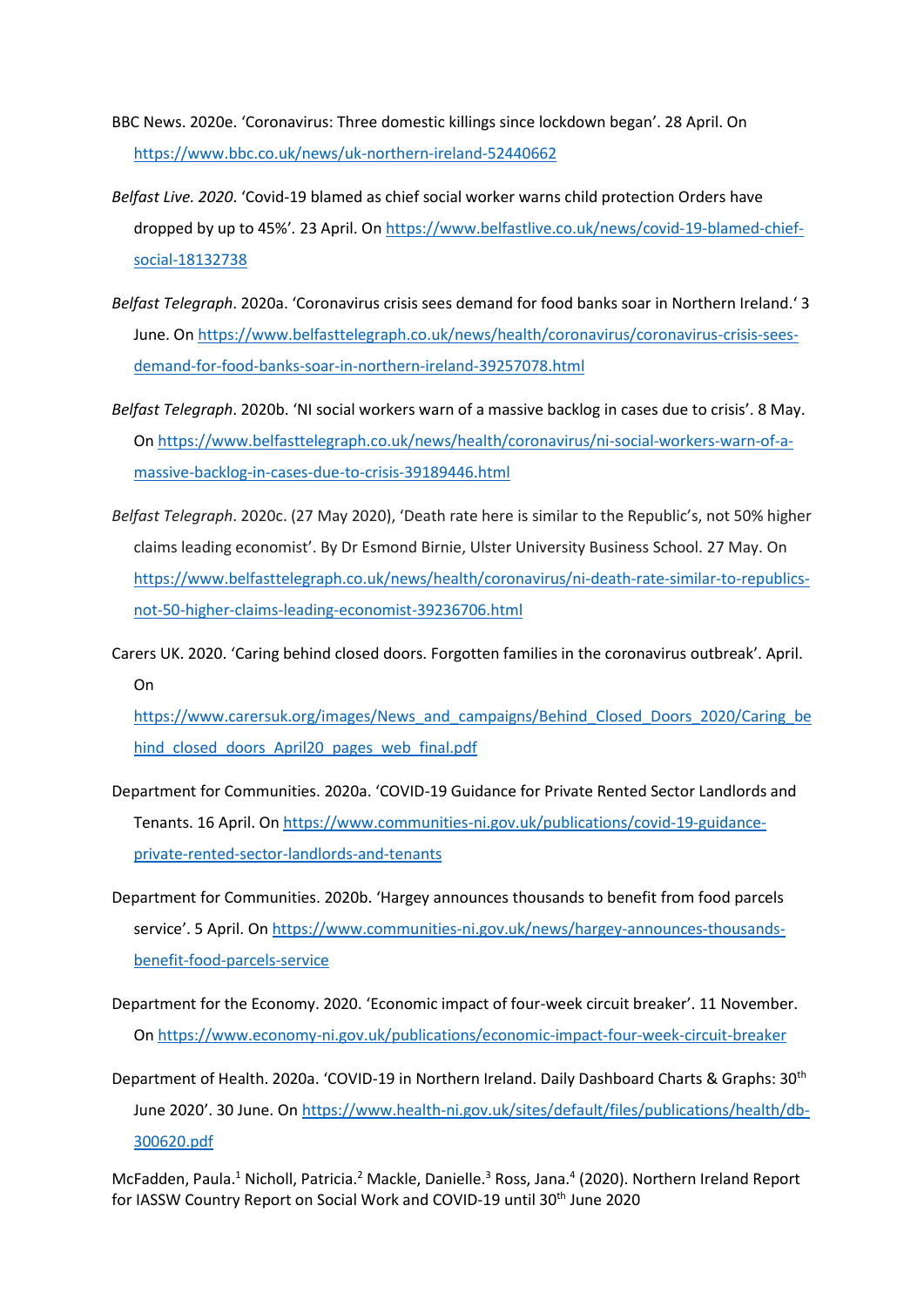Department of Health. 2020b. 'Coronavirus related health inequalities'. 17 June. On <https://www.health-ni.gov.uk/news/coronavirus-related-health-inequalities-report>

- Department of Health. 2020c. 'Memorandum of Understanding Covid-19 Response Public health Co-operation'. 7 April. On [https://www.health-ni.gov.uk/publications/memorandum](https://www.health-ni.gov.uk/publications/memorandum-understanding-covid-19-response-public-health-co-operation)[understanding-covid-19-response-public-health-co-operation](https://www.health-ni.gov.uk/publications/memorandum-understanding-covid-19-response-public-health-co-operation)
- Department of Health. 2020d. 'COVID-19 Guidance to accompany the Children's Social Care (Coronavirus) (Temporary Modification of Children's Social Care) Regulations (NI) 2020'. On [https://www.health-ni.gov.uk/publications/covid-19-guidance-accompany-childrens-social-care](https://www.health-ni.gov.uk/publications/covid-19-guidance-accompany-childrens-social-care-coronavirus-temporary-modification-children-s)[coronavirus-temporary-modification-children-s](https://www.health-ni.gov.uk/publications/covid-19-guidance-accompany-childrens-social-care-coronavirus-temporary-modification-children-s)
- Department of Health. 2020e. 'Quarterly carers' statistics for Northern Ireland April to June 2020'. 25 September. On [https://www.health-ni.gov.uk/publications/quarterly-carers-statistics](https://www.health-ni.gov.uk/publications/quarterly-carers-statistics-northern-ireland-april-june-2020)[northern-ireland-april-june-2020](https://www.health-ni.gov.uk/publications/quarterly-carers-statistics-northern-ireland-april-june-2020)
- Ferry, F., Bolton, D., Bunting, B., et al. (2008). Trauma, health and conflict in Northern Ireland. A study of the epidemiology of trauma related disorders and qualitative investigation of the impact of trauma on the individual. O[n https://5ebb4215-957e-4b38-82cc-](https://5ebb4215-957e-4b38-82cc-2b668d576cbb.filesusr.com/ugd/198ed6_19350bebdb2648e383c9598322208f13.pdf)[2b668d576cbb.filesusr.com/ugd/198ed6\\_19350bebdb2648e383c9598322208f13.pdf](https://5ebb4215-957e-4b38-82cc-2b668d576cbb.filesusr.com/ugd/198ed6_19350bebdb2648e383c9598322208f13.pdf)
- ITV news. 2020. 'On the poverty line in a pandemic'. 2 June. On <https://www.itv.com/news/utv/2020-06-02/on-the-poverty-line-in-a-pandemic>
- LGBT Foundation. 2020. 'Hidden figures: The impact of the Covid-19 pandemic on LGBT communities in the UK'. O[n https://lgbt.foundation/coronavirus/hiddenfigures](https://lgbt.foundation/coronavirus/hiddenfigures)

McFadden, P., Gillen, P., Moriarty, J., et al. 2020a. Health and social care workers' quality of working life and coping while working during the COVID-19 pandemic  $7<sup>th</sup>$  May – 3<sup>rd</sup> July 2020: findings from a UK Survey. On [https://ulster](https://ulster-my.sharepoint.com/:b:/g/personal/j_ross_ulster_ac_uk1/EXkLPuiM-VFMoGQwtXFlzjwBTfBJYNguHky0BdXq-XsY9A?e=vKPmau)[my.sharepoint.com/:b:/g/personal/j\\_ross\\_ulster\\_ac\\_uk1/EXkLPuiM-](https://ulster-my.sharepoint.com/:b:/g/personal/j_ross_ulster_ac_uk1/EXkLPuiM-VFMoGQwtXFlzjwBTfBJYNguHky0BdXq-XsY9A?e=vKPmau)[VFMoGQwtXFlzjwBTfBJYNguHky0BdXq-XsY9A?e=vKPmau](https://ulster-my.sharepoint.com/:b:/g/personal/j_ross_ulster_ac_uk1/EXkLPuiM-VFMoGQwtXFlzjwBTfBJYNguHky0BdXq-XsY9A?e=vKPmau)

McFadden, P., Russ, E., Blakeman, P. et al. 2020b. COVID-19 impact on social work admissions and education in seven international universities. Social Work Education. On <https://doi.org/10.1080/02615479.2020.1829582>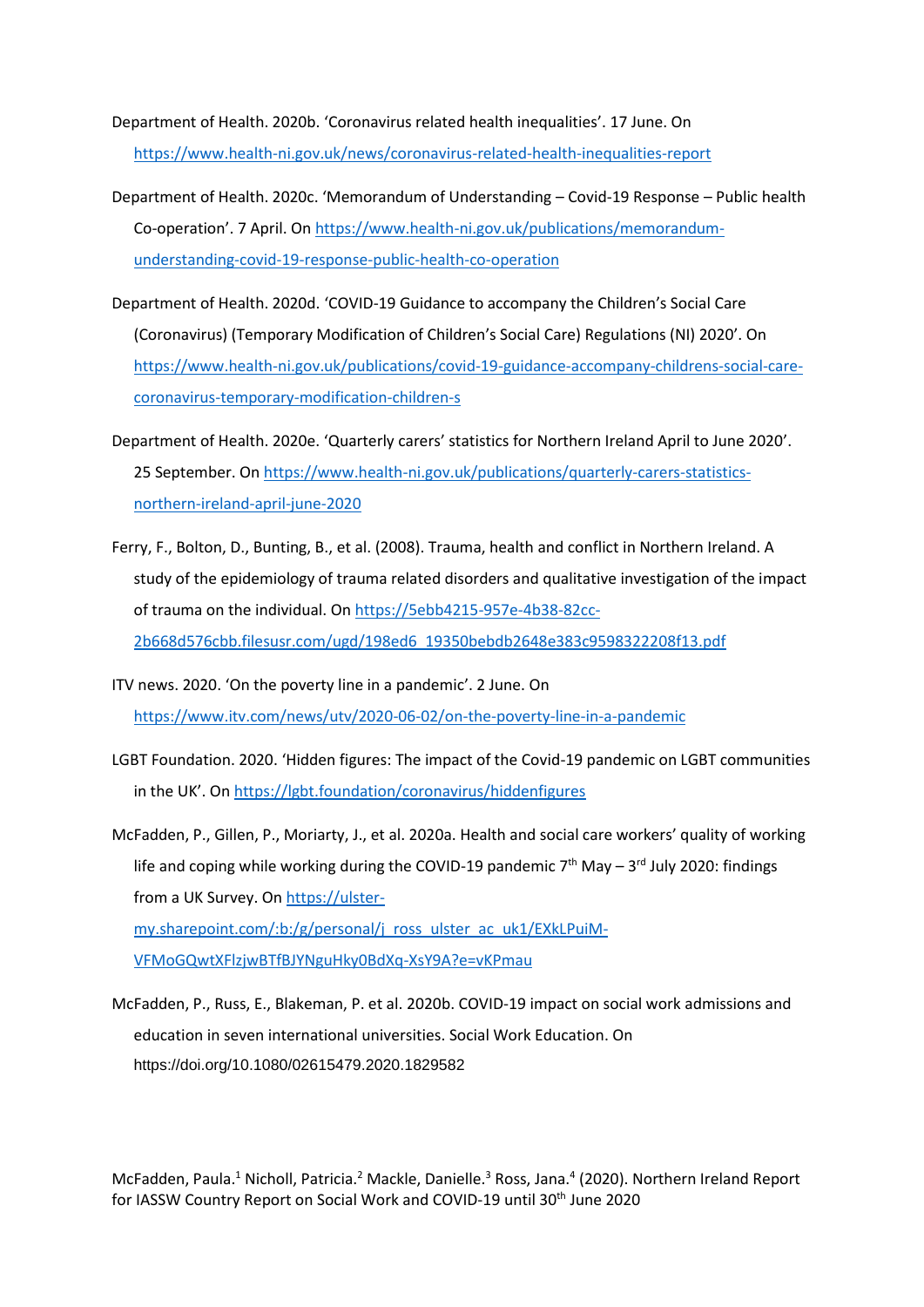- NI Assembly. 2020a. 'An overview of COVID-19 funding in NI and the economic implications'. On [http://www.niassembly.gov.uk/globalassets/documents/raise/publications/2017-](http://www.niassembly.gov.uk/globalassets/documents/raise/publications/2017-2022/2020/finance/4920.pdf) [2022/2020/finance/4920.pdf](http://www.niassembly.gov.uk/globalassets/documents/raise/publications/2017-2022/2020/finance/4920.pdf)
- NI Assembly. 2020b. 'COVID-19 Disease Response: British Association of Social Workers NI'. Official Report: Minutes of evidence. Committee for Health, meeting on Thursday, 7 May 2020. On [http://aims.niassembly.gov.uk/officialreport/minutesofevidencereport.aspx?&AgendaId=22253&](http://aims.niassembly.gov.uk/officialreport/minutesofevidencereport.aspx?&AgendaId=22253&eveID=11825) [eveID=11825](http://aims.niassembly.gov.uk/officialreport/minutesofevidencereport.aspx?&AgendaId=22253&eveID=11825)
- NI Direct. (n.d.). 'Overview of government in Northern Ireland'. On <https://www.nidirect.gov.uk/articles/overview-government-northern-ireland>
- NI Direct. (n.d.). 'Extra financial support'. On [https://www.nidirect.gov.uk/articles/extra-financial](https://www.nidirect.gov.uk/articles/extra-financial-support#toc-2)[support#toc-2](https://www.nidirect.gov.uk/articles/extra-financial-support#toc-2)
- NI Direct. 2020. 'Coronavirus recovery plan'. 12 May. On <https://www.nidirect.gov.uk/publications/coronavirus-recovery-plan>
- NICVA. 2020a. 'NICVA Covid-19 Impact Survey 2020'. 27 March. On <https://www.nicva.org/article/nicva-covid-19-impact-survey-2020>
- NICVA. 2020b. 'COVID-19 the Impact on Children and Families'. 15 May. On <https://www.nicva.org/article/covid-19-the-impact-on-children-and-families>
- NISRA. 2020a. '2019 Mid Year Population Estimates for Northern Ireland'. 11 June. On <https://www.nisra.gov.uk/publications/2019-mid-year-population-estimates-northern-ireland>
- NISRA. 2020b. 'Covid-19 Related Deaths in Northern Ireland. Deaths occurring during March to August 2020'. 1 October. On [https://www.nisra.gov.uk/sites/nisra.gov.uk/files/publications/Covid-19%20deaths-%20March-](https://www.nisra.gov.uk/sites/nisra.gov.uk/files/publications/Covid-19%20deaths-%20March-August%202020%20-%20Bulletin.pdf)[August%202020%20-%20Bulletin.pdf](https://www.nisra.gov.uk/sites/nisra.gov.uk/files/publications/Covid-19%20deaths-%20March-August%202020%20-%20Bulletin.pdf)
- PSNI Statistics Branch. 2020a. 'Domestic abuse calls received by police in Northern Ireland'. 1 July. O[n https://www.psni.police.uk/globalassets/inside-the-psni/our-statistics/domestic-abuse](https://www.psni.police.uk/globalassets/inside-the-psni/our-statistics/domestic-abuse-statistics/covid-19/domestic-abuse-calls-to-30.06.20.pdf)[statistics/covid-19/domestic-abuse-calls-to-30.06.20.pdf](https://www.psni.police.uk/globalassets/inside-the-psni/our-statistics/domestic-abuse-statistics/covid-19/domestic-abuse-calls-to-30.06.20.pdf)
- PSNI Statistics Branch. 2020b. 'Domestic abuse incidents and crimes recorded by the police in Northern Ireland'. 27 August. On [https://www.psni.police.uk/globalassets/inside-the-psni/our](https://www.psni.police.uk/globalassets/inside-the-psni/our-statistics/domestic-abuse-statistics/2020-21/q1/domestic-abuse-bulletin-jun_-20.pdf)[statistics/domestic-abuse-statistics/2020-21/q1/domestic-abuse-bulletin-jun\\_-20.pdf](https://www.psni.police.uk/globalassets/inside-the-psni/our-statistics/domestic-abuse-statistics/2020-21/q1/domestic-abuse-bulletin-jun_-20.pdf)